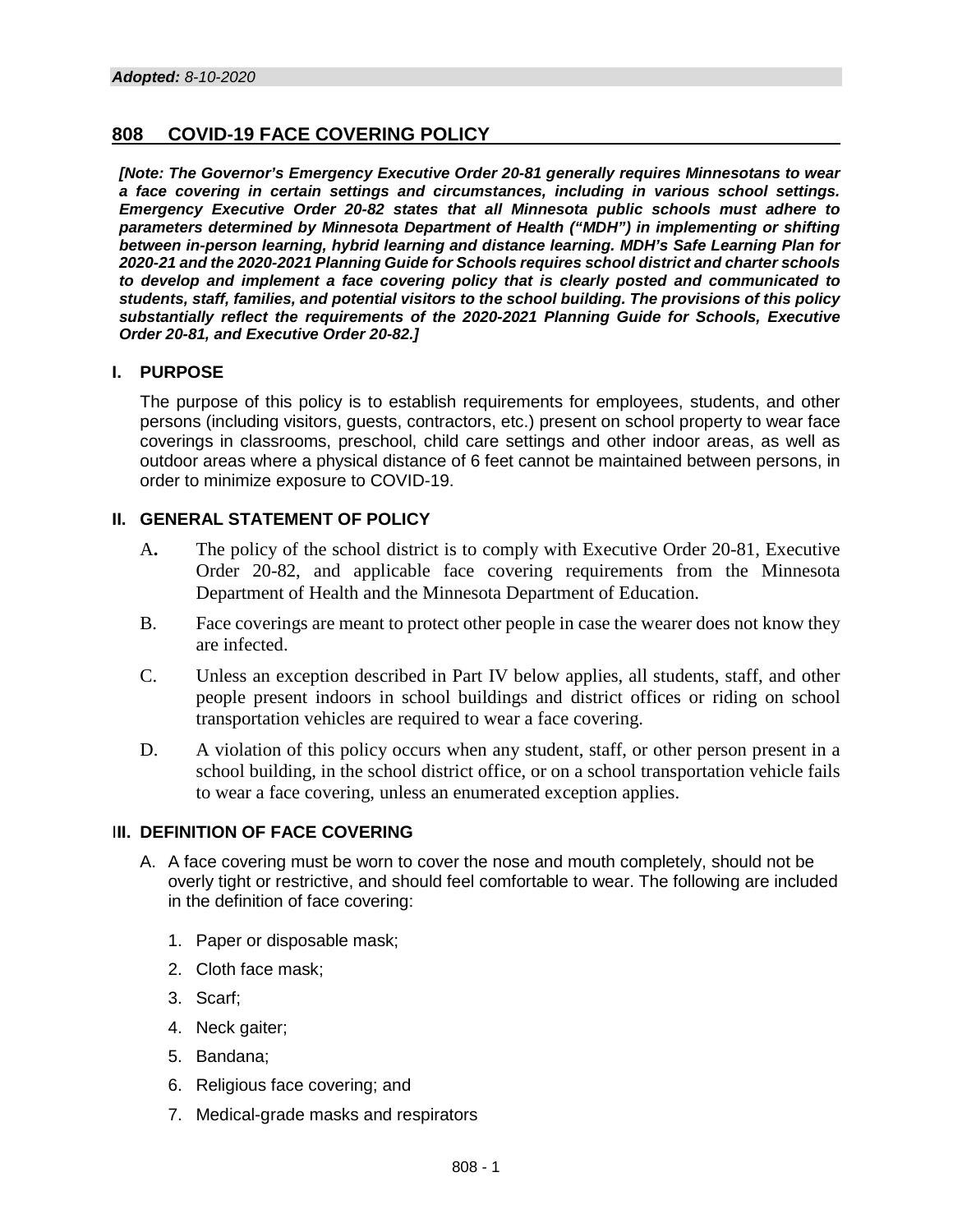- B. A face shield is a clear plastic barrier that covers the face and allows visibility of facial expressions and lip movements for speech perception. A face shield should extend below the chin anteriorly, to the ears laterally, and there should be no exposed gap between the forehead and the shield's headpiece.
- C. Masks that incorporate a valve designed to facilitate easy exhaling, mesh masks, or masks with openings, holes, visible gaps in the design or material, or vents are not sufficient face coverings because they allow exhaled droplets to be released into the air.

# **IV. EXCEPTIONS AND ALTERNATIVES; TEMPORARY REMOVAL OF FACE COVERING**

- A. Face coverings should not be placed on anyone under age 2, anyone who has trouble breathing or is unconscious, anyone who is incapacitated or otherwise unable to remove the face covering without assistance, or anyone who cannot tolerate a face covering due to a developmental, medical, or behavioral health condition.
- B. A face shield may be used as an alternative to a face covering in the following situations:
	- 1. A student in grades kindergarten through eighth grade may wear a face shield when wearing a face covering is problematic.
	- 2. A teacher of any grade level may wear a face shield when wearing a face covering may impede the educational process.
	- 3. Staff, students, or visitors who cannot tolerate a face covering due to a developmental, medical, or behavioral health condition may wear a face shield instead of a face covering.
	- 4. Staff providing direct support student services may wear a face shield instead of a face covering when a face covering would impede the service being provided.
- C. Staff, students, and other people present in school buildings or in district offices may temporarily remove their face covering or face shield in the following situations:
	- 1. When engaging in classes or activities conducted outdoors, though people participating in these activities should maintain six feet of distance to the extent possible;
	- 2. When engaging in indoor physical activity where the level of exertion makes wearing a face covering difficult, though people participating in these activities should maintain six feet of distance to the extent possible;
	- 3. During activities, such as swimming or showering, where the face covering will get wet;
	- 4. While receiving a service, including nursing, medical, or personal care services, that cannot be performed or is difficult to perform when the individual receiving the service is wearing a face covering;
	- 5. Pre-kindergarten students age 5 years and younger participating in programming in a school building or district office;
	- 6. When the wearer needs to remove their face covering to eat or drink, though care should be taken to maintain as much space as possible between people while doing so;
	- 7. During indoor practices or performances involving singing, acting, public speaking, or playing musical instruments where a face covering cannot be used while playing the instrument, though people participating in these activities should maintain six feet of distance to the extent possible;
	- 8. When required by school staff for the purposes of identification;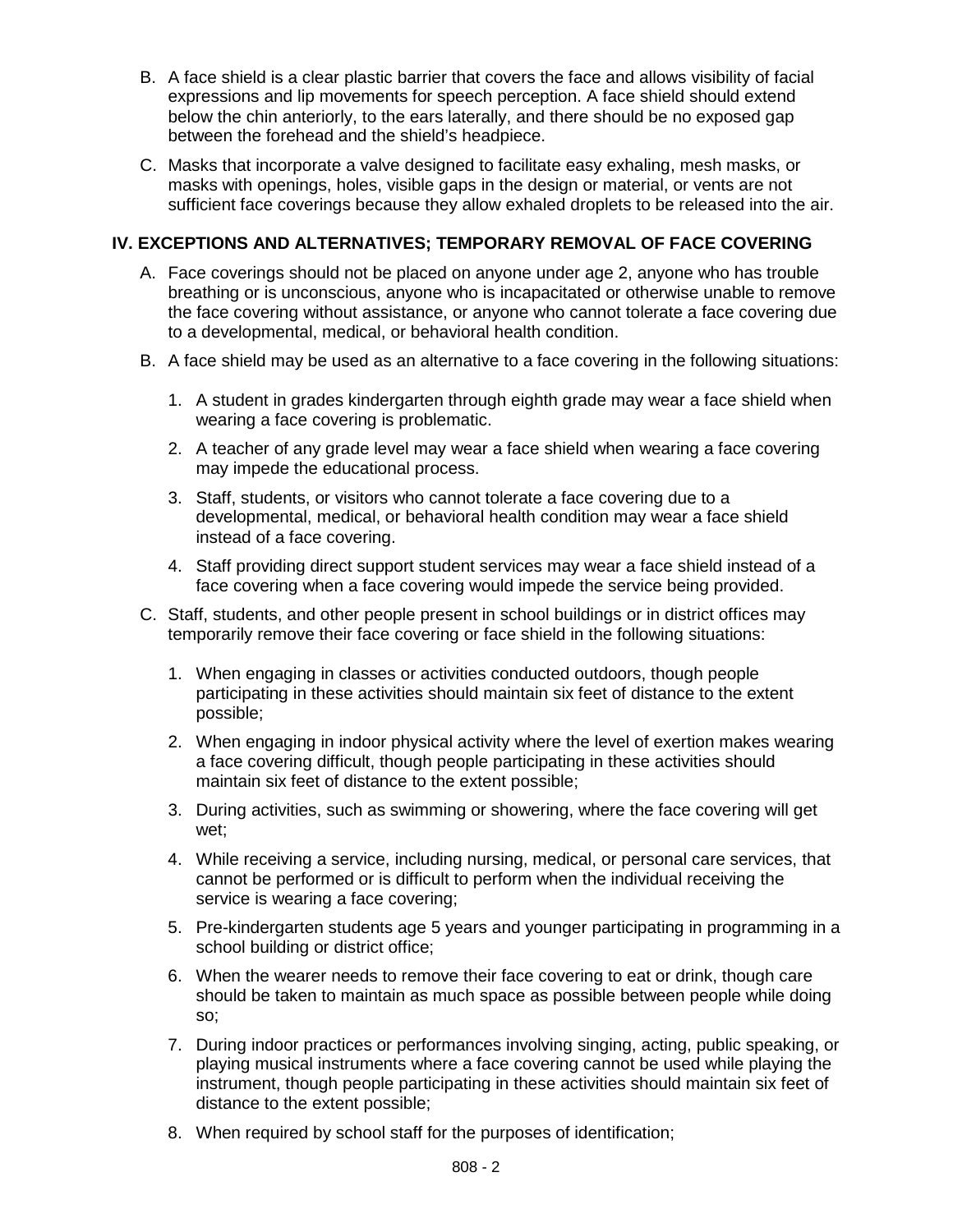- 9. Staff working alone in their offices, classrooms, vehicles, or job locations that have no person-to-person interaction;
- 10. Staff working in communal spaces that have barriers such as Plexiglas or cubicle walls between employees that are above face level; or
- 11. When communicating with a person who is deaf or hard of hearing or has a disability, medical condition, or mental health condition that makes communication with a face covering difficult, provided that social distancing is maintained to the extent possible.

#### **V. IMPLEMENTATION**

- A. This policy will be conspicuously posted in each school building and administrative office and communicated to students, staff, families, and potential visitors to the school building.
- B. The school district will provide face coverings and/or face shields to employees and students. Employees and students may choose to wear their own face covering as long as it covers the nose and mouth. To the extent practicable, the school district will maintain an extra supply of face coverings for people who forget to bring their face covering.
- C. The school district will teach and reinforce the use of face coverings and/or face shields for students and staff throughout the school day, including on transportation vehicles, inside school buildings, and generally when on school grounds.
- D. Individuals who cannot tolerate a face covering due to a medical condition or disability related condition may be permitted to utilize alternative options such as a face shield or other reasonable accommodation. The Superintendent or designee shall have discretion to determine whether an employee, parent, or community member qualifies for a reasonable accommodation and the accommodation to be provided. For a student with a medical condition or disability, the student's education team (i.e. IEP team, Section 504 team, health plan team) will determine whether the student qualifies for a reasonable accommodation and the accommodation to be provided. As a condition to granting a reasonable accommodation, the school district may require an individual to provide a physician's note and/or other relevant information or with respect to the condition or circumstance. Requests for reasonable accommodations from the face covering requirement shall be assessed on a caseby-case basis in accordance with applicable federal and state law.
- E. All face coverings shall meet the requirements of applicable dress code policies and/or codes of conduct. To the extent the face covering requirements of this policy conflict with MSBA Model Policy 504 – Student Dress and Appearance, this Policy shall control.
- F. The school district will make available distance learning to its enrolled students who may be medically vulnerable or otherwise unwilling to return to in-person or hybrid learning.

#### **VI. ENFORCEMENT; CONSEQUENCES FOR NON-COMPLIANCE**

- A. In order to promote the health and safety of employees, students and members of the community, and make available a safe environment that is conducive to learning, compliance with this policy is necessary.
- B. Employees who fail or refuse to comply with this policy may be subject to discipline, as appropriate, up to and including the termination of employment.
- C. Students who fail or refuse to comply with this policy may be subject to discipline or removal from school property. Students unwilling to participate in in-person or hybrid learning in compliance with this policy will be offered distance learning.